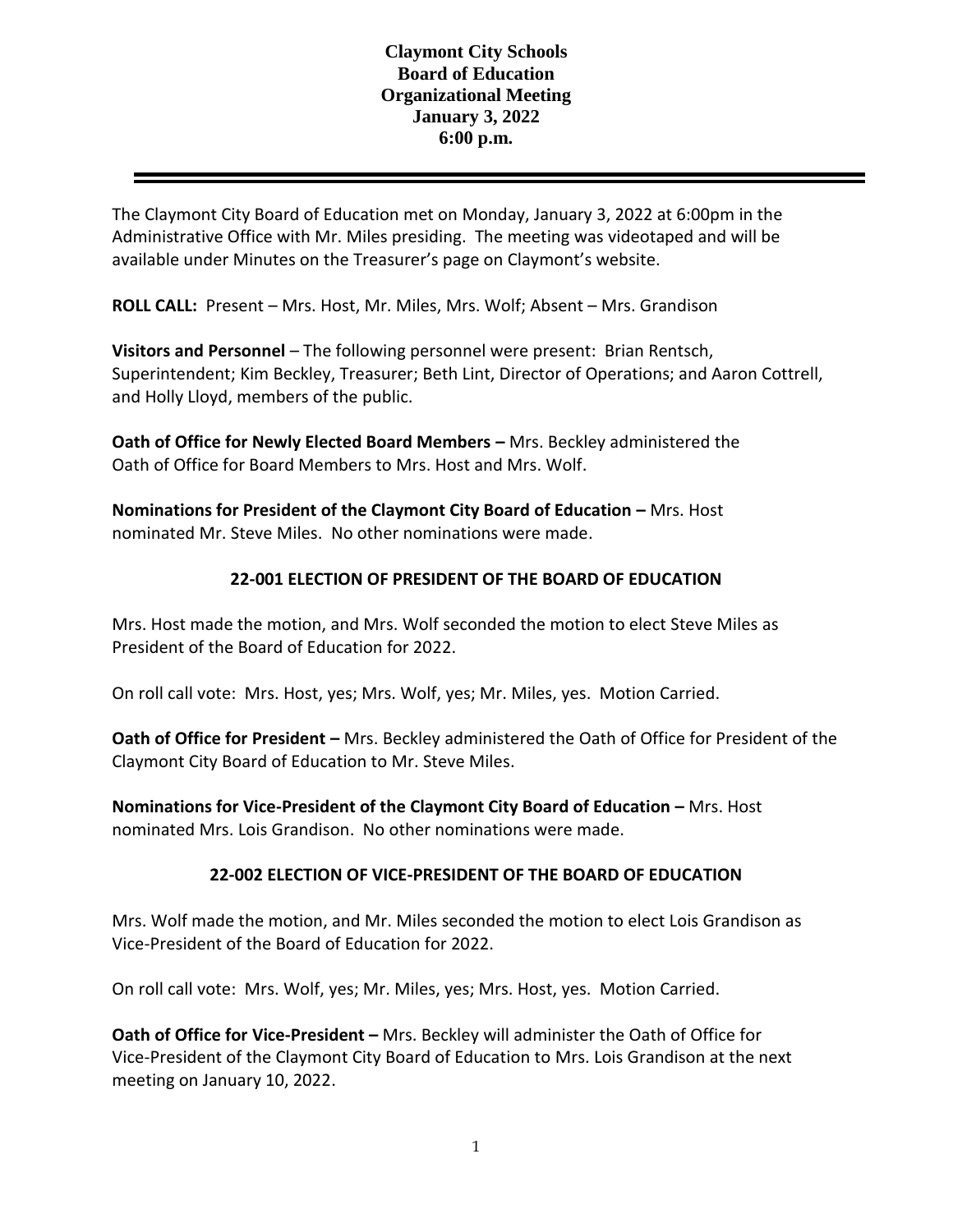### **22-003 BOARD ORGANIZATION, ITEMS A - Q**

Mrs. Host made the motion, and Mr. Miles seconded the motion to approve Items A, C– M, and O-Q, and postpone the vote on Items B and N as follows:

A. Establish the following Regular Meeting Schedule for 2022 to be held at the Claymont Administrative Office at 6:00 p.m. unless otherwise noted.

December 12, 2022

January 10, 2022 February 3, 2022 (Board Workshop 5:00pm) March 14, 2022 April 11, 2022 May 9, 2022 June 27, 2022 July 7, 2022 August 8, 2022

February 14, 2022

September 12, 2022 October 10, 2022 November 14, 2022

B. Approve the following Board and Administrative Committees: **POSTPONE**

| <b>Board Committees</b> |  |
|-------------------------|--|
| OSBA Legislative (1)    |  |

OSBA Student Liaison (1)

Policy (2)

**Appointee(s)** 

Buckeye Career Center Rep. Michelle Sproul

#### **Administrative Committees Appointee(s)**

Curriculum & Instruction (2) Safety (Board Pres. +1) Finance (2) Athletic Council (2) Grounds & Transportation (2)

- C. Authorize the Treasurer to pay bills within Permanent Appropriations.
- D. Designate the Treasurer as signatory for all payroll and warrant checks.
- E. Establish a board service fund at \$5,000.00.
- F. Authorize the Treasurer to request advances from the County Auditor as necessary.
- G. Authorize the Treasurer invest interim funds.
- H. Interest among funds shall be distributed in accordance with R.C. 42.22.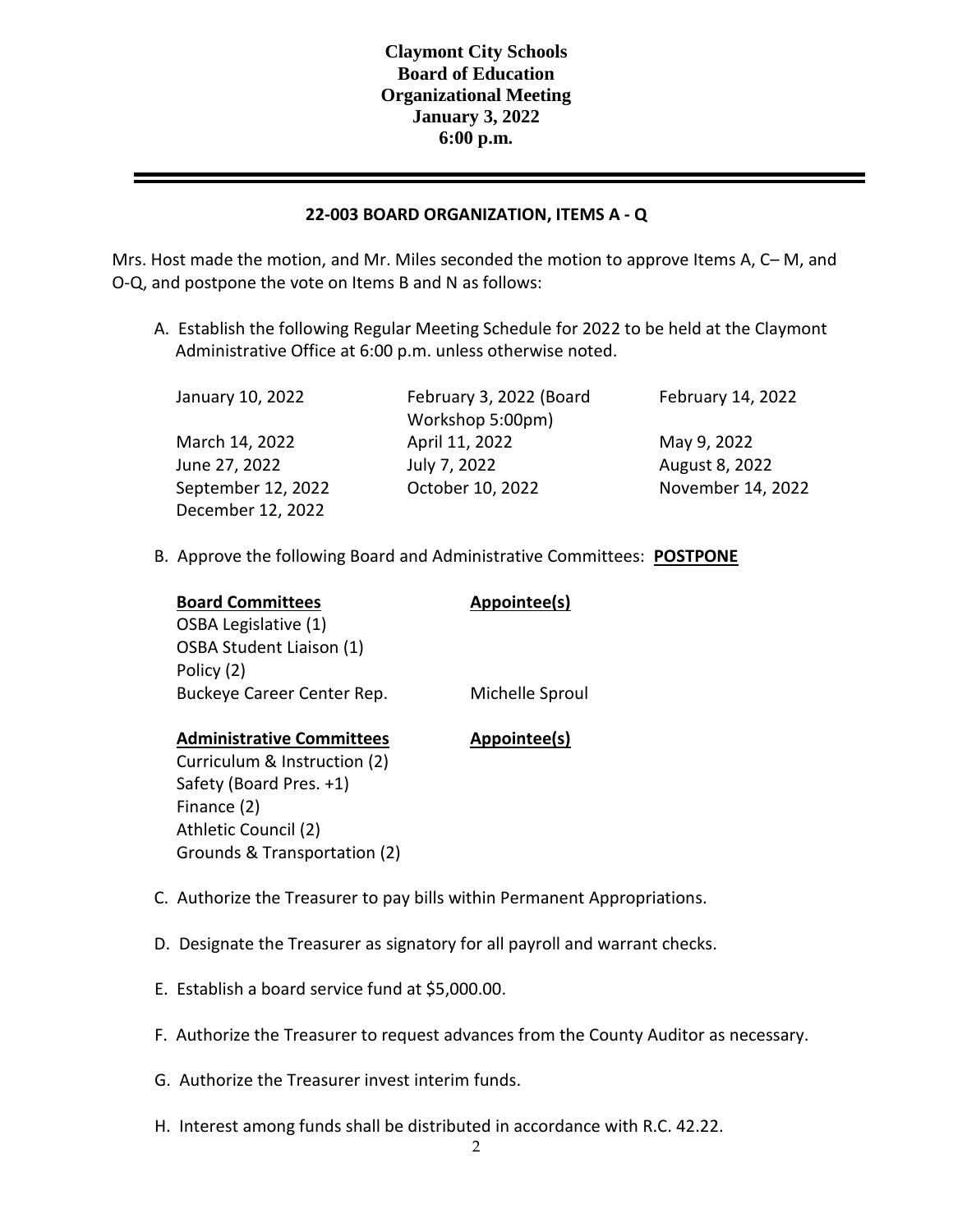## **Claymont City Schools Board of Education Organizational Meeting January 3, 2022 6:00 p.m.**

- I. Authorize the Superintendent to employ teaching and non-teaching personnel, as needed, and present the names for board ratification at the next meeting.
- J. Authorize the purchase of a \$20,000 bond for one-year for the Board President.
- K. Authorize the Superintendent and Treasurer to apply for State and Federal projects.
- L. Designate the Superintendent as the Purchasing Agent.
- M. Establish a Records Commission and appoint the Board President, Treasurer and Superintendent to the Commission.
- N. Employ the legal firm Pepple & Waggoner as Legal Counsel for the District. **POSTPONE**
- O. Authorize the Treasurer to sign Telecommunications Agreements as needed to comply with E-Rate Rules.
- P. Set mileage reimbursement to IRS rate of \$.585 (58.5 cents).
- Q. Set minimum wage to reflect \$9.30/hour.

On roll call vote: Mrs. Host, yes; Mr. Miles, yes; Mrs. Wolf, yes. Motion Carried.

#### **22-004 EXECUTIVE SESSION**

Mrs. Host made the motion, and Mrs. Wolf seconded the motion that the Board go into Executive Session for appointment, time 6:18pm.

On roll call vote: Mrs. Host, yes; Mrs. Wolf, yes; Mr. Miles, yes. Motion carried.

Mr. Miles declared the executive session ended at 8:45pm.

#### **22-005 BOARD ACTION**

Mrs. Host made the motion, and Mrs. Wolf seconded the motion that the Board appoint Aaron Cottrell to the Claymont Board of Education with a term that will expire on December 31, 2023.

On roll call vote: Mrs. Host, yes; Mrs. Wolf, yes; Mr. Miles, yes. Motion carried.